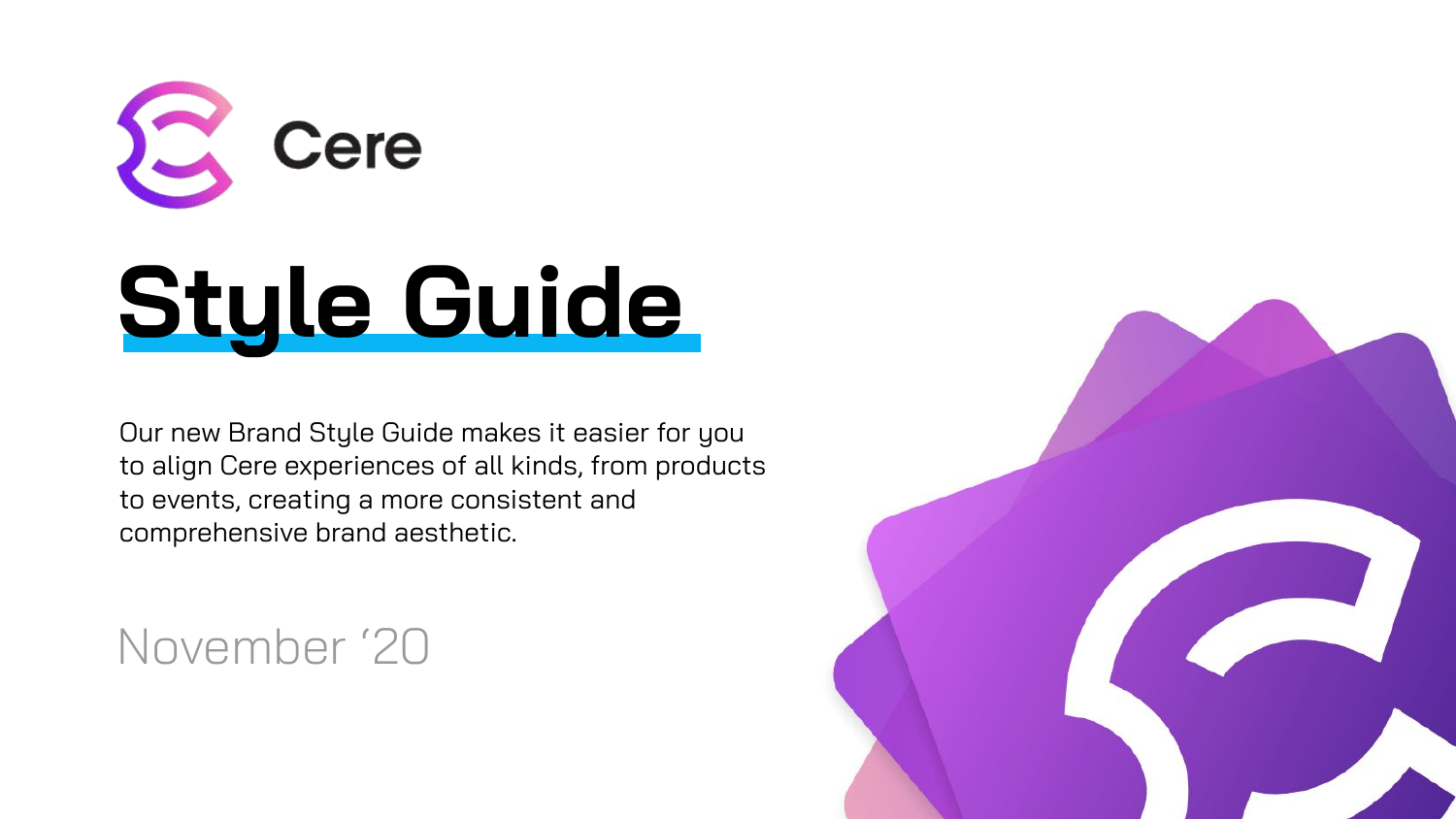

**Typography** 

Logos

### **SOLID COLORS** COLORS

Cere works with a vibrant set of colors to make the Cere brand stand out in public.



#### **PRIMARY COLORS SECONDARY COLORS**

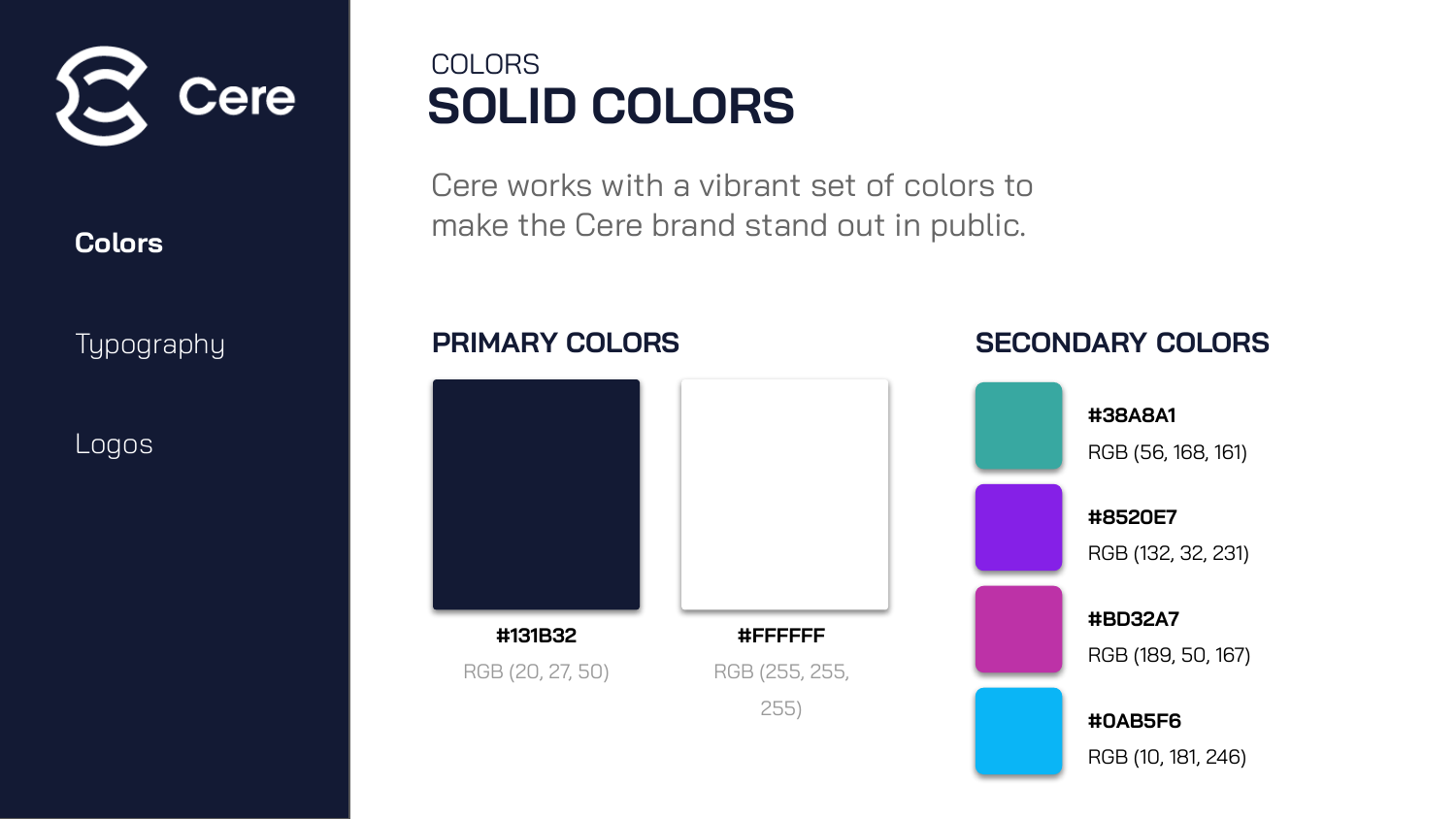

**Typography** 

Logos

#### **GRADIENTS** COLORS

Gradients are a nice way of making visuals stand out even more.

| RGB (232,79,195) | #E34DC5 | RGB (245,161,195) | #F5A1BC |
|------------------|---------|-------------------|---------|
|                  |         |                   |         |
|                  |         |                   |         |
|                  |         |                   |         |
|                  |         |                   |         |
| RGB (125,29,234) | #9227E3 | RGB (232,81,195)  | #E851C3 |
|                  |         |                   |         |
| RGB (129.31,233) | #8B00EC | RGB (21,234,250)  | #EC69BF |
|                  |         |                   |         |
|                  |         |                   |         |
|                  |         |                   |         |
|                  |         |                   |         |
| RGB (20,27,50)   | #23194B | RGB (253,274,15)  | #A733DD |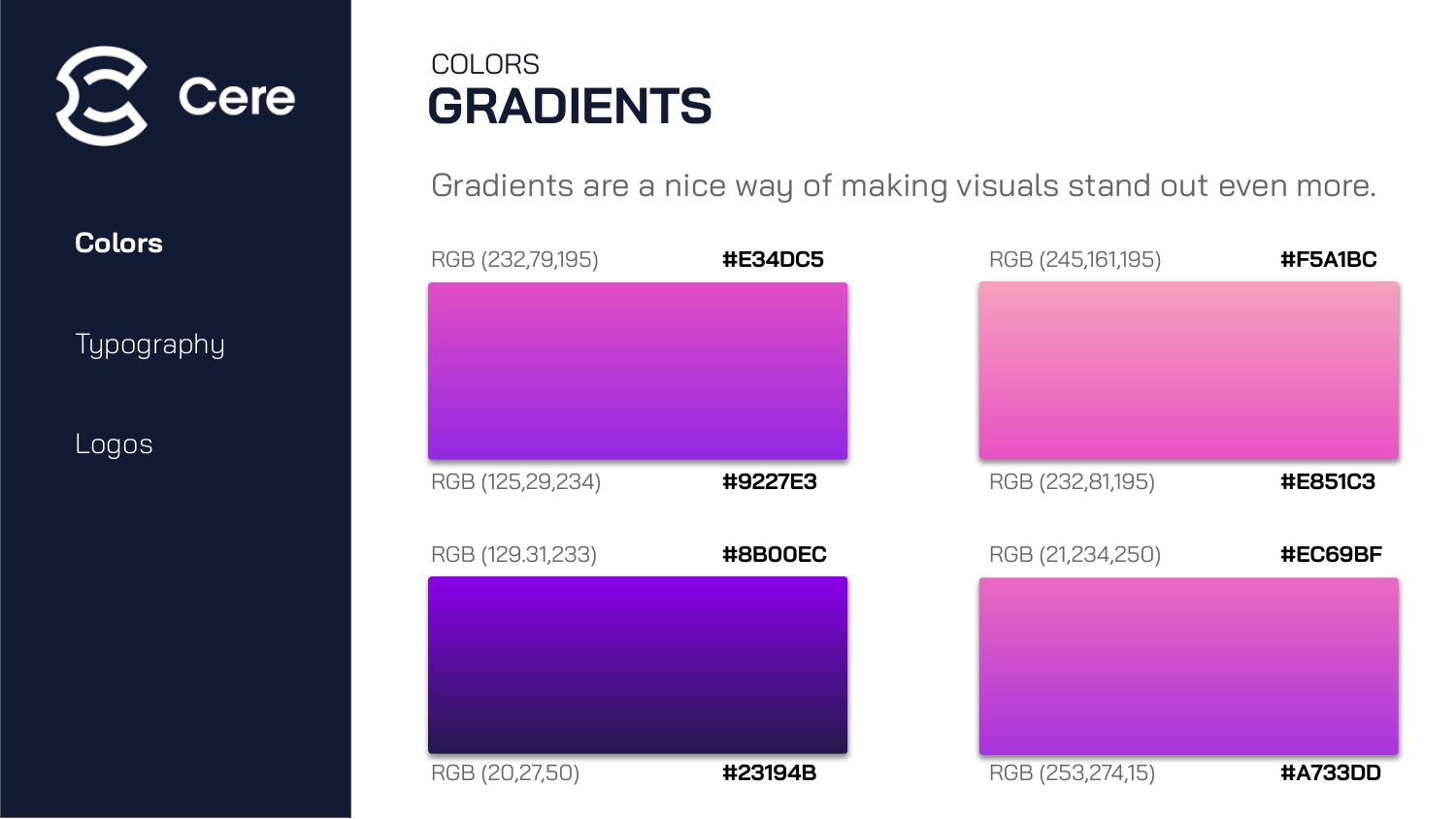

**Typography**

Logos

### **Our Fonts** TYPOGRAPHY

In our search for a renown and easy-to-read font we choose the free-to-use font **Bai Jamjuree**

#### **BAI JAMJUREE**

AaBbCcDdEeFfGgHhIiJjKkL lMmNnOoPpQqRrSsTtUuVv wXxYyZz123456789!@#\$%

**Title** 

Subtitle

Heading 1

Heading 2

Heading 3

Heading 4

Download font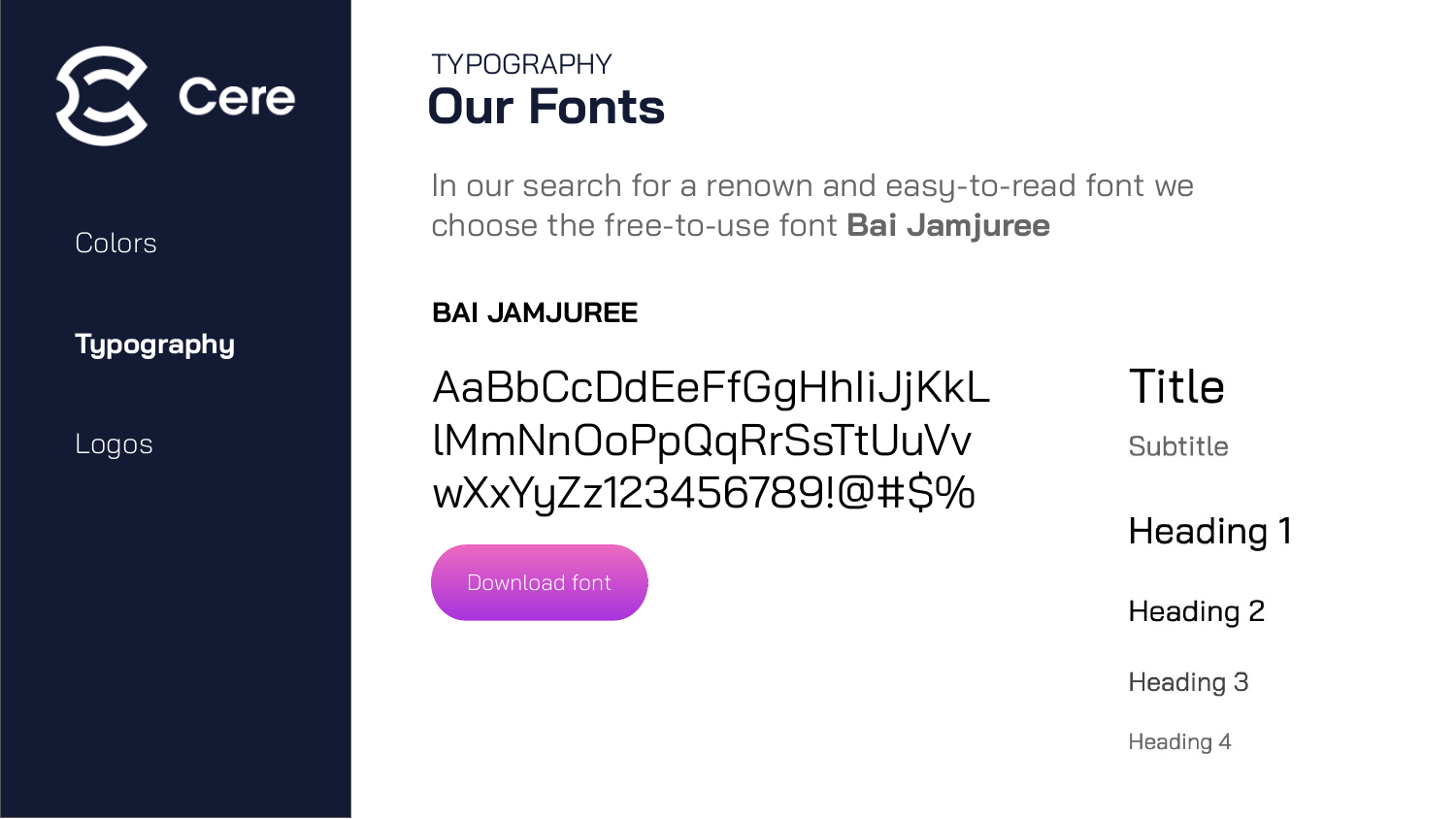

Typography

**Logos**

## **The Cere Logo** LOGO

Cere is short for 'Cerebellum', the part of the brain that is responsible for coordinating voluntary movements. For this reason, the Cere logo is a abstract visualisation of a brain.